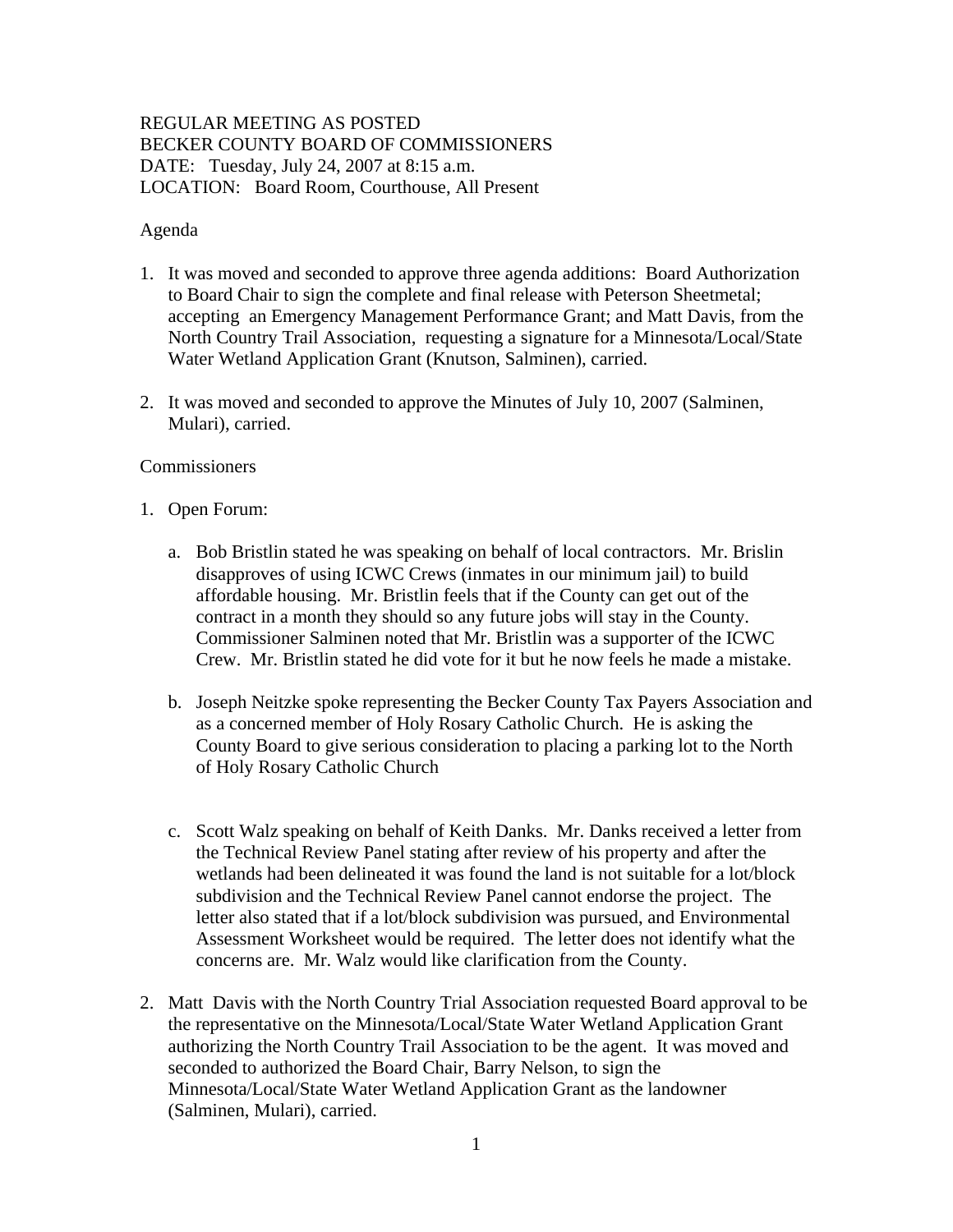- 3. It was moved and seconded to accept the Emergency Continuous Management Performance Grant in the amount of \$13,529 (Salminen, Knutson), carried.
- 4. It was moved and seconded to authorize the Board Chair, Barry Nelson, to sign the complete and final release agreement in the amount of \$1,000 with Peterson Sheetmetal (Mulari, Salminen), carried.
- 5. Reports & Correspondence:

Commissioner Bellefeuille Reports:

- a. Lookout Mountain Township Summit Meeting: Committee has met once and is seeking ideas from committee members.
- b. Historical Society Meeting: Five different sites have been looked at and it was decided that the existing area where the Historical Society is located is the most viable to rebuild or make changes. Baker Hogen has been retained to help with a design.
- c. Commissioner Bellefeuille stated he received numerous complaints regarding the 10,000 Lakes Festival.

Commissioner Salminen Reports:

a. Commissioner Salminen stated he too received calls regarding the 10,000 Lakes Festival.

Commissioner Mulari Reports:

a. OHV Meeting: Had meeting with Commissioner Knutson, Chip Lohmeier , Guy Fischer and Will Yliniemi as to what the perimeters will be for the upcoming meetings. A letter was drafted on Commissioners behalf and Commissioner Mulari is asking the Board Chair to sign. Note one change to the second paragraph, second line; should read and provided. It was moved and seconded to authorize the Board Chair, Barry Nelson, to sign the OHV letter (Knutson, Bellefeuille), carried.

Commissioner Nelson Reports:

- a. Zoning Ordinance Review Committee Meeting: Meeting was held in Board Room due to scheduling conflict. A discussion was held regarding the 10,000 square maximum impervious surfaces. Another meeting will be held next month.
- b. Sunnyside: Katie Lunmark is the new Administrator.
- c. Soil and Water Meeting: Attended the regular meeting, Soil and Water is ready to present the budget. The increase is larger due to the State not increasing their share. The County has been asking Soil and Water to do more work.

Commissioner Knutson Reports: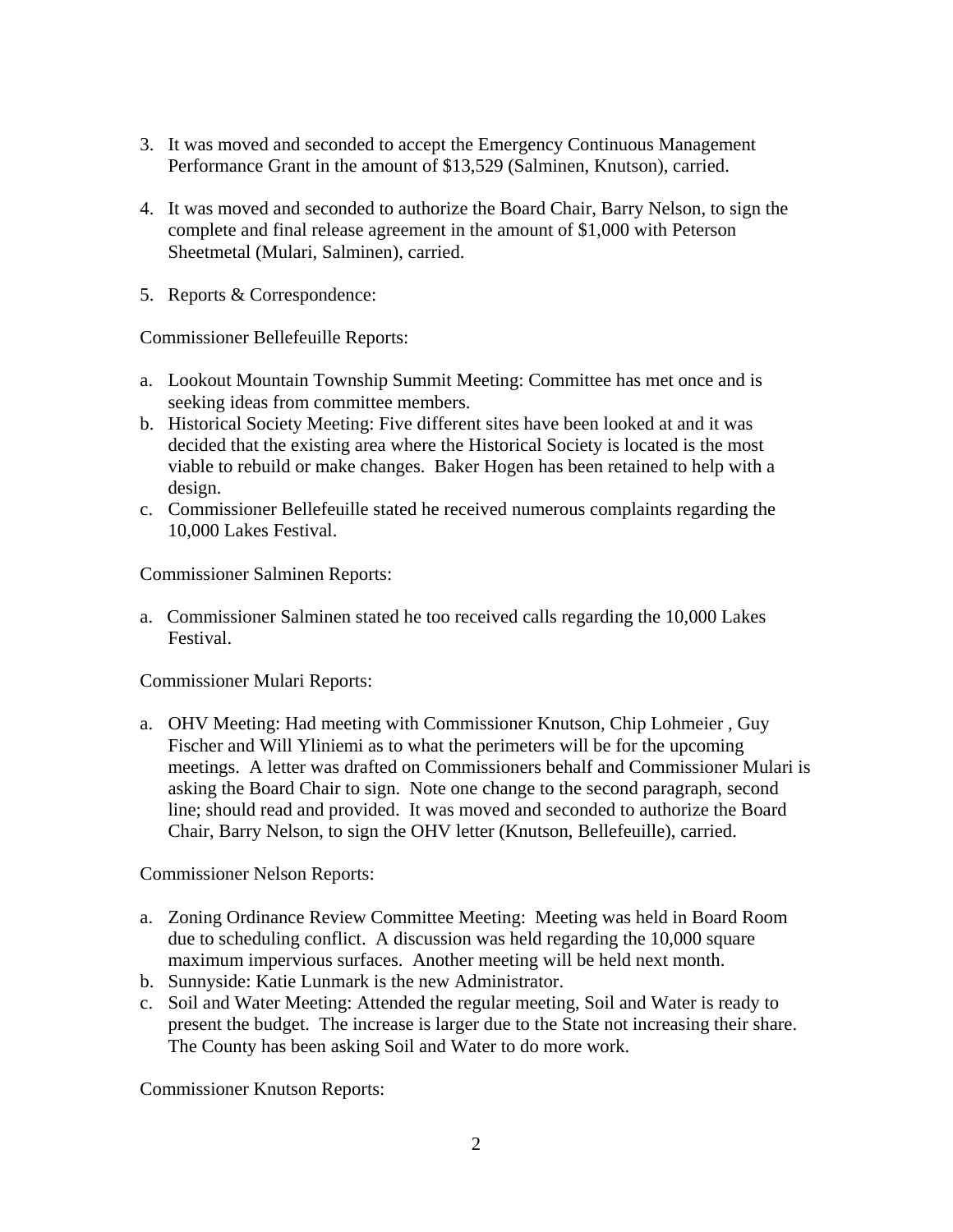- a. OHV Meeting: The organizational meeting with the facilitators went very well and he believes the facilitators will do a good job without any preconceived notions. Commissioner Knutson is not part of the committee but he will attend. Updated reports of progress have been requested.
- b. Environmental Meeting: Noted changes at the landfill will be forthcoming.
- c. County Fair Update: The Fair begins Wednesday July 25.
- 3. Joint Airport Meeting The date for the joint City/County Airport meeting has been rescheduled to October 2<sup>nd</sup> at 2:30 p.m. at the City Administration Meeting Room.
- 4. Appointments
- a. None at this time, but a short discussion reference attendance of members on ordinance review committee.

Auditor – Treasurer

- 1. Licenses & Permits
	- a. It was moved and seconded to set a public hearing date for the Off-Sale Intoxicating Liquor License for Lakes One Stop Shop on August 14, 2007 at 9:00 a.m. at the Becker County Commissioners Room (Salminen, Mulari), carried.
- 2. Swift Plant Sale
	- a. The sale of the Swift Plant has been postponed until July  $31<sup>st</sup>$  at 10:00 a.m. in the Becker County Commissioners Room.

Finance Committee Minutes

- 1. It was moved and seconded to approve the Finance Claims (Salminen, Bellefeuille), carried.
- 2. It was moved and seconded to approve the purchase of the GIS software upgrade in the amount of \$7,649.32 (Salminen, Mulari), carried.
- 3. It was moved and seconded, with some discussion, to approve a change order for the Transit building for two LED exit signs and installation in the amount of \$745.80 (Salminen, Knutson), carried.
- 4. It was moved and seconded, with some discussion, to pursue a study and design of a parking lot to the southwest of the Courthouse with Lightowler Johnson including a topography survey in the amount of \$11,250 with Lightowler Johnson managing the construction of the parking lot for an additional \$5,000 (Salminen, Nelson), carried.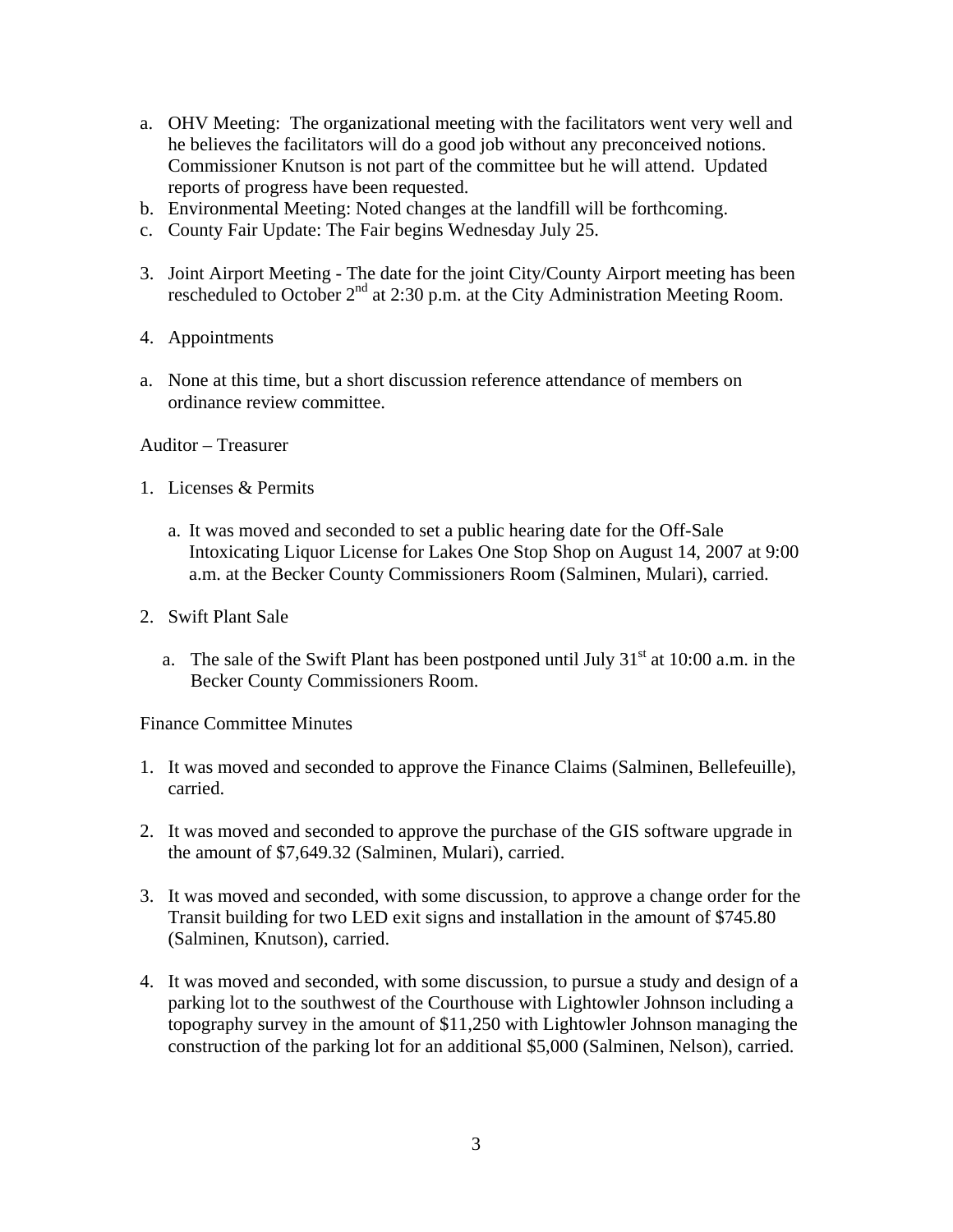5. It was moved and seconded to pay the Highway Departments MARCO copier lease payment on an Auditor-Treasurer warrant (Mulari, Salminen), carried.

Sheriff – Bids for Replacement Squad Cars

1. It was moved and seconded to accept bids for the replacement of five squad units (Salminen, Bellefeuille), carried.

### Human Services

- 1. Agenda Additions None at this time.
- 2. It was moved and seconded to approve a renewal purchase of service agreement with Stellher Human Service, Inc. not to exceed \$224,284 (Salminen, Knutson), carried.
- 3. It was moved and seconded to accept the Adult/MCD Service Report (Salminen, Mulari), carried.
- 4. It was moved and seconded to accept the Children's Services Report (Knutson, Mulari), carried.
- 5. It was moved and seconded to accept the Income Maintenance Reports (Salminen, Bellefeuille), carried.
- 6. It was moved and seconded to approve the Human Service Claims (Salminen, Knutson), carried.
- 7. It was moved and seconded to accept a two year Family Planning Grant from the Minnesota Department of Health in the amount of \$209,397 for Community Health (Salminen, Knutson), carried.
- 8. It was moved and seconded to approve the Community Health Claims (Salminen, Mulari), carried.
- 9. It was moved and seconded to accept the Transit Ridership Report (Knutson, Salminen), carried.
- 10. It was moved and seconded to approve the Transit Claims (Salminen, Bellefeuille), carried.

### DNR – Tom Kucera

1. It was moved and seconded to approve Resolution #07-07-2B for Mn. DNR to acquire an 80 acre parcel of private property in South Height of Land Township described as NW ¼ NW ¼ Section 16, Township 139 North, Range 39 West, and NE ¼ NE ¼ Section 17, Township 139 North, Range 39 West (Knutson, Mulari), carried.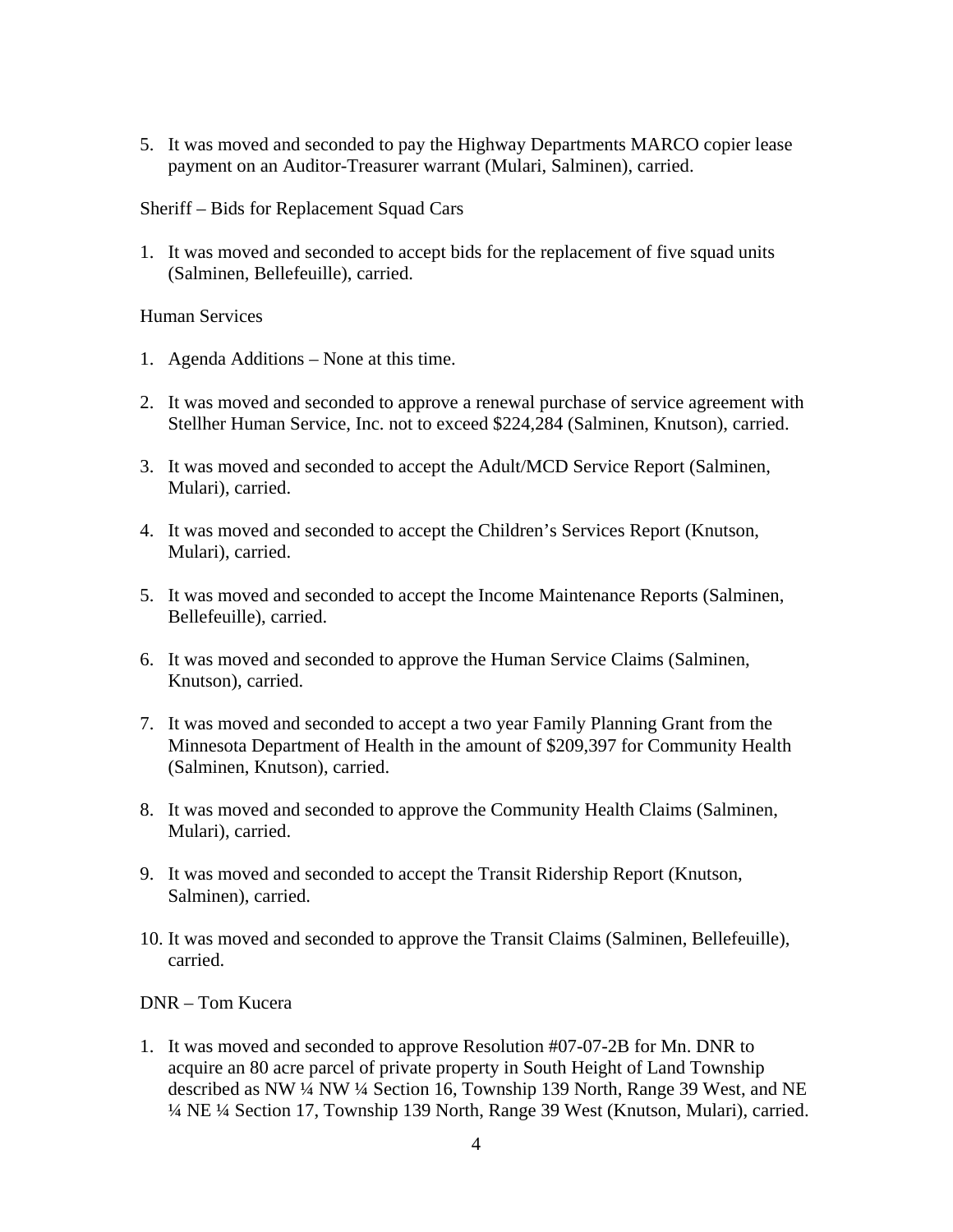### Highway Department

- 1. Agenda Additions none at this time.
- 2. It was moved and seconded to approve Resolution # 07-07-2A to allow the Commissioner of Transportation to be appointed as agent of the County of Becker to accept as its agent, federal aid funds which may be made available for eligible transportation related projects (Salminen, Bellefeuille), carried.
- 3. Construction Update Grading on Highway 56 west is done up to Little Toad Lake Road. The spreading of gravel will start today. They will continue to grade to the east. Overlay projects will start sometime in August. In August, reclaiming will start on Highway 124, overlaying on Highway 143, and overlay and pave Highway 37.

### Closed Session

- 1. It was moved and seconded to close session for union negotiations (Mulari, Salminen), carried.
- 2. It was moved and seconded to open session (Mulari, Salminen), carried.

# Planning and Zoning

- 1. It was moved and seconded to approve one agenda addition; informational meeting (Mulari, Salminen), carried.
- 2. FIRST ORDER OF BUSINESS: Naterra Land. Requests a change of zone from agricultural to residential and approval of a preliminary plat consisting of 5 lots on Buffalo Lake.

Speaking in favor of the application was:

Scott Seeley – representing Doug Koening, is proposing to go with Option #2 with a change to the setback: to grant Becker County a conservation easement for 140' with a 10' setback allowing pruning and trimming. Sara Hoffert – believes option #2 is a great compromise.

Speaking in opposition to the application was:

Dave Friedl, DNR – noted that a letter was sent out stating this land is highly erosive and the worst type of soil for development. The DNR is willing to accept the deeding of land up to the 1460 elevation for an aquatic management area. There would be no pruning or trimming allowed. Roots of the trees are holding the bank together.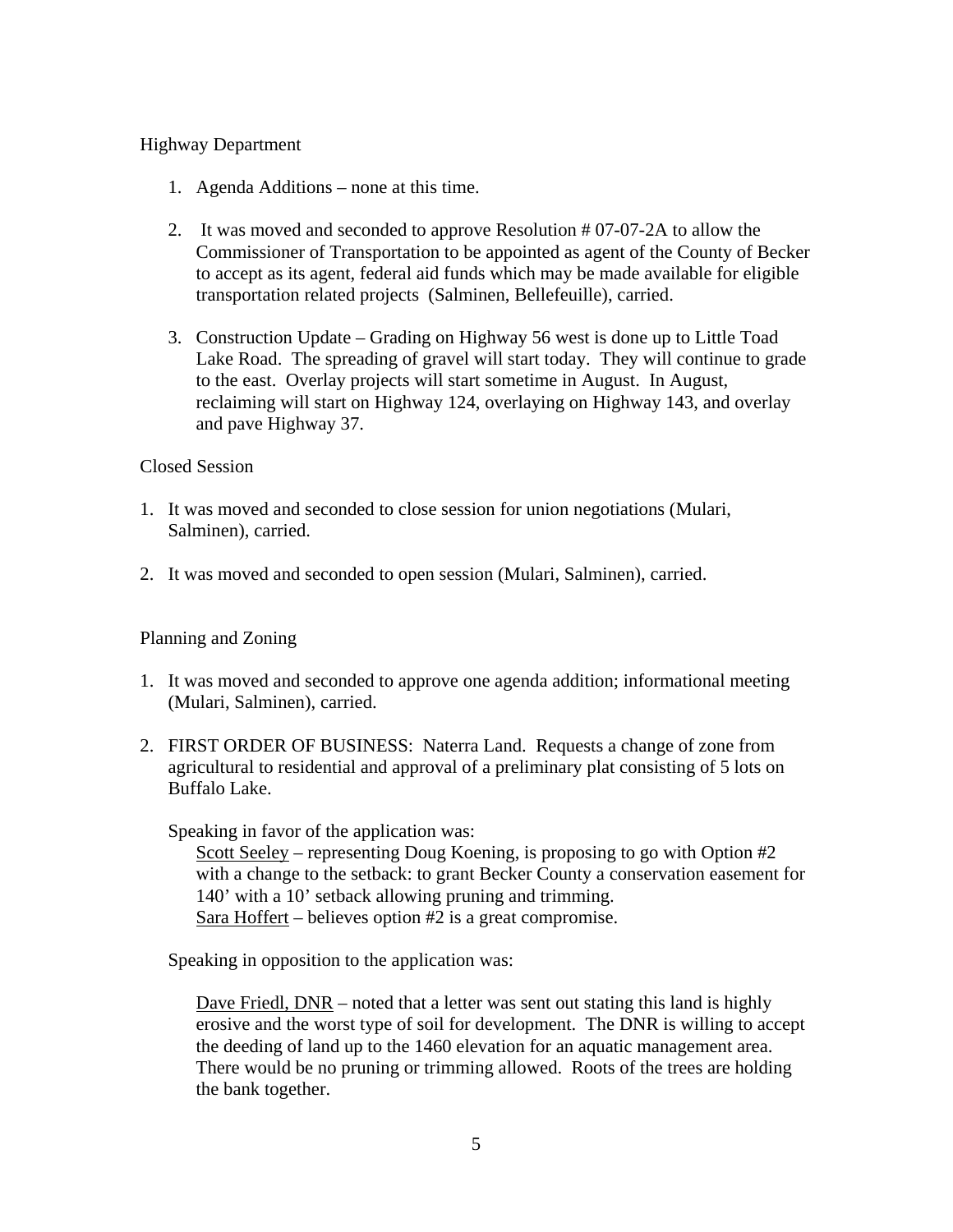Robin Turnwall – this option goes against the DNR's proposal. He would like the County Board to go with the DNR's recommendation.

Sandy Nelson – spoke against the proposal.

Commissioner Nelson noted that he spoke with Brad Grant and the soils are highly erosive. He further noted that a 0 or 10% setback is ridiculous because at some point in building you will have encroachment of the easement for yard area. There is no way for the County to monitor ongoing pruning and trimming. Commissioner Nelson asked the developer if option # 2 with a 10' setback is the only option they are willing to consider. Commissioner Nelson and Commissioner Mulari noted they would be willing to a one time pruning option. It was moved and seconded to concur with Planning and Zoning to deny the change of zone from agricultural to residential and deny the preliminary plat (Nelson, Mulari), carried.

3. SECOND ORDER OF BUSINESS: Northern Resort Development. Requests a change of zone from agricultural to high density residential and a conditional use permit for a multi unit residential development consisting of 19 units on the property.

Speaking in favor of the application was: Rand Schaeffer – Noted he is excited about the project.

 It was moved and seconded to concur with Planning and Zoning to approve the change of zone and for a conditional use permit (Bellefeuille, Mulari), carried.

4. THIRD ORDER OF BUSINESS: James Schaefer and Steve Anderson. Request a change of zone from commercial to residential and conditional use permit for storage condominiums which would consist of two buildings, 40 ft by 120 ft and two buildings 30 ft by 120 ft.

Speaking in favor of the application was:

Jim Schaefer – Noted he received a letter of concern from Robert Spizzo, there was discussion between them.

It was moved and seconded to concur with Planning and Zoning to approve the change of zone and for a conditional use permit (Salminen, Mulari), carried.

- 5. FOURTH ORDER OF BUSINESS: Keith Schwichtenberg. Requests a change of zone from agricultural to residential and approval of a certificate of survey for three lots. It was moved and seconded to concur with Planning and Zoning to approve the change of zone and approve a certificate of survey (Salminen, Knutson), carried.
- 6. FIFTH ORDER OF BUSINESS: Barry Wilde. Requests a change of zone from agricultural to residential and approval of a preliminary plate consisting of 4 lots. It was moved and seconded to concur with Planning and Zoning to approve the change of zone and approve a preliminary plat (Knutson, Salminen), carried.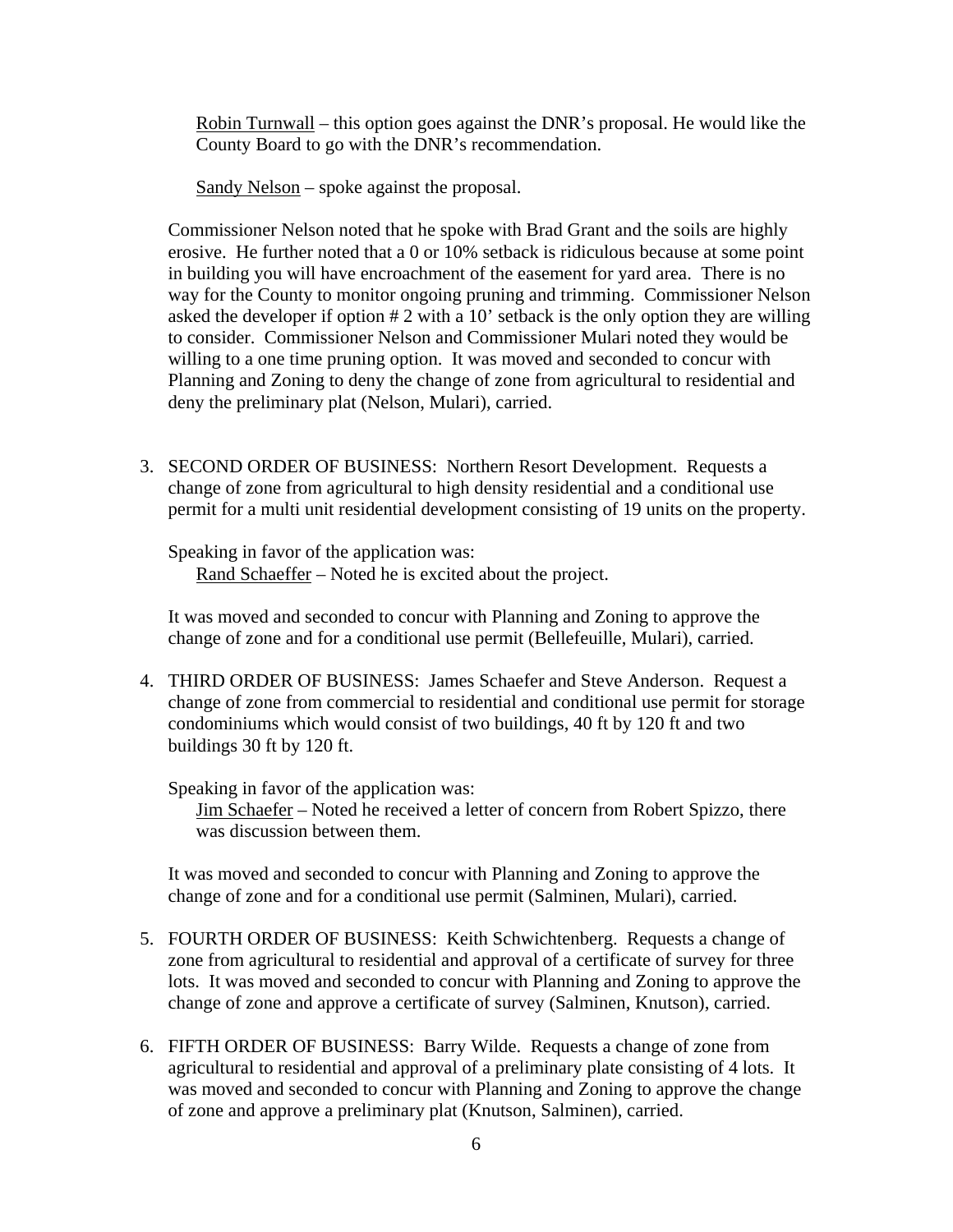7. SIXTH ORDER OF BUSINESS: Bruce Pearson. Requests a conditional use permit to excavate and install a natural boulder retaining wall within 50 feet of the ordinary high water mark of Bad Medicine Lake.

Speaking in favor of the application was:

Bruce Pearson – Expressed his frustration with Planning and Zoning. He followed all steps he was instructed to; incurring \$2,100 in expenses, only to find out the project did not meet the requirements of the ordinance. Had he been instructed of this from the beginning they would not have gone through the steps and incurred the expense they did.

Commissioner Nelson expressed his apologies if the information was not conveyed in the right time frame. He also noted that there is no guarantee you will be granted a conditional use permit. Commissioner Nelson stated that they need to look into the requirements that are currently in place. Commissioner Knutson stated that he has looked at the property and believes it should not be touched. Commissioner Nelson noted that he cannot support this project because it does not meet the requirements of the ordinance. A motion was moved and seconded to allow Bruce Pearson to build his wall 25 ft x 4 ft (Salminen, Bellefeuille). Commissioner Nelson noted that this was a poor decision because it will impact the water quality in a negative way. Commissioner Knutson noted that at the Planning and Zoning meeting Chad Pearson, son of Bruce Pearson, stated the wall was for aesthetic purposes only. Commissioner Mulari noted she is having a hard time understanding how it would have a negative impact. Commissioner Nelson asked Patty to clarify. Patty stated the following negative impacts: run off, raw vegetation, roof lines will run off into lake, waves will hit the wall and sediment will be carried into water. Commissioner Nelson noted that Planning and Zoning voted unanimously to deny this application. With no new information it is hard to go against Planning and Zoning. A motion was moved and seconded to table the original motion, until the next board meeting, to allow Board Members to view the property (Mulari, Salminen), carried.

- 8. SEVENTH ORDER OF BUSINESS: Daniel & Jacqueline Weiss. Request a conditional use permit for the replacement of an existing retaining wall within the shore impact zone. It was moved and seconded to concur with Planning and Zoning to approve an after the fact conditional use permit (Knutson, Mulari), carried.
- 9. EIGHTH ORDER OR BUSINESS: Patricia Anderson. Requests a conditional use permit to repair an existing retaining wall, which was partially collapsed, within the shore impact zone. It was moved and seconded to concur with Planning and Zoning to approve the conditional use permit (Mulari, Bellefeuille), carried.
- 10. NINTH ORDER OF BUSINESS: Informational Meeting. The next informational meeting is scheduled for Thursday, August 16, 2007 at 8:00 a.m. at the Planning and Zoning office.